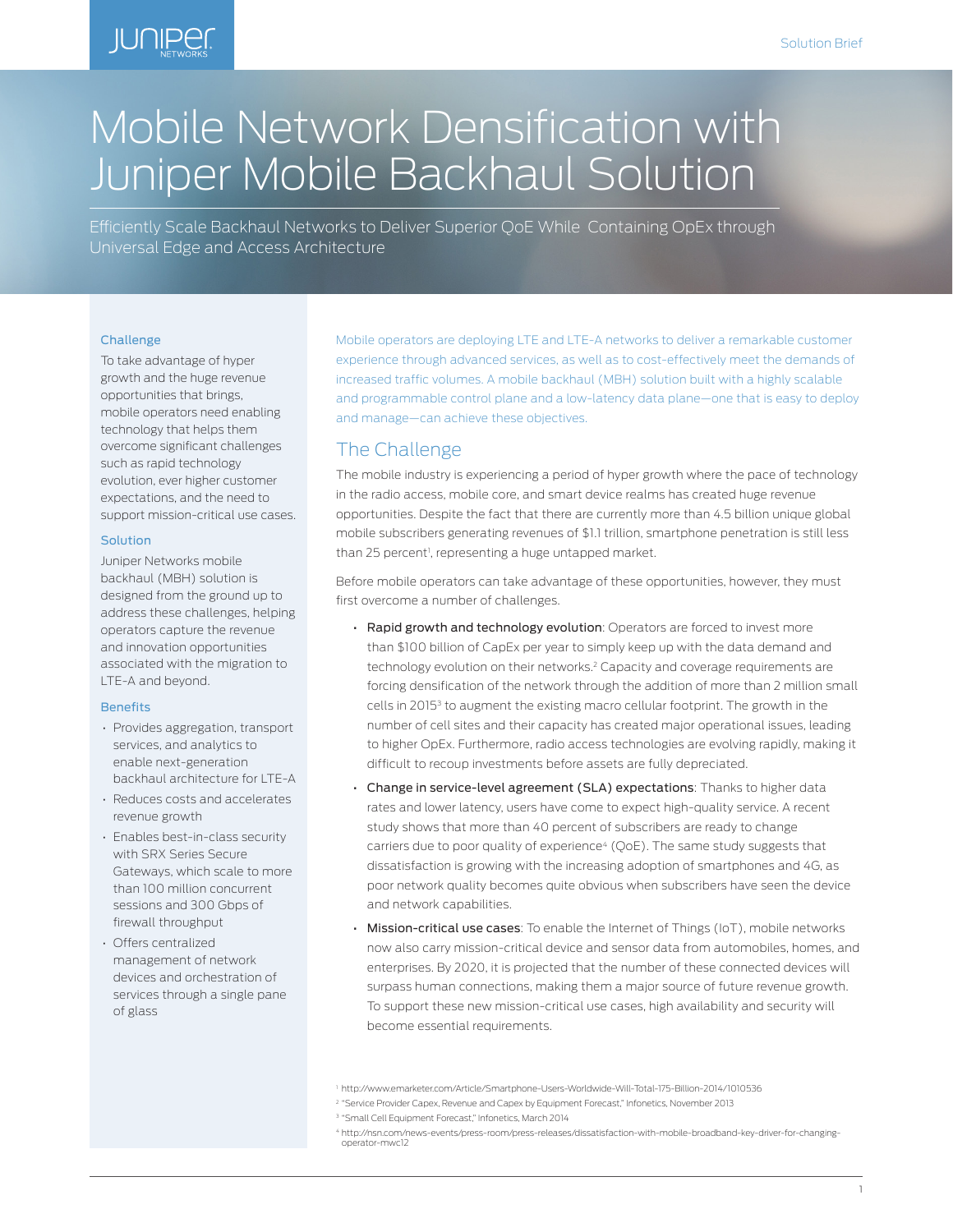## The Juniper Networks MBH Solution

Juniper Networks MBH solution is designed from the ground up to address these challenges. With flexible architecture and strong partnerships, it helps operators capture the revenue and innovation opportunities associated with the migration to LTE-A and beyond.

The Juniper MBH solution includes:

- Juniper Networks® ACX Series Universal Access Routers, which provide small and macro cell routing functionality. With industry-best scale, performance, and integrated network timing features, the ACX Series aggregates residential and business services in addition to mobile backhaul to minimize the cost and complexity of the access network. Support for seamless MPLS and carrier Ethernet connectivity provides the most flexible service architecture.
- SDN-ready Juniper Networks MX Series 3D Universal Edge Routers, which provide the necessary aggregation and transport services such as L2-VPN, L3-VPN, IPsec, deep packet inspection (DPI), and analytics to enable nextgeneration backhaul architecture for LTE-A. MX Series routers, powered by the programmable Trio chipset, are based on an advanced architecture that separates control, management, services, and forwarding planes for costeffective scaling and virtualization.
- Juniper Networks SRX Series Services Gateways, which act as LTE security gateways to protect mobile network and user traffic from internal and external threats. SRX Series devices also act as Stream Control Transmission Protocol (SCTP) and GPRS tunneling protocol (GTP) firewalls to protect the network from signaling storms.
- Juniper Networks TCA Series Timing Appliances, which act as Precision Time Protocol (PTP) grandmaster clocks and clients to provide highly accurate frequency and phase synchronization within the radio access network.
- Juniper Networks Junos® Space Network Management Platform, which offers centralized management of network devices and orchestration of services through a single pane of glass for real-time visibility. Junos Space Services Activation Director is a set of multiple Junos Space applications that facilitates an automated and streamlined approach to the service design and provisioning process.
- Partnerships with industry-leading microwave vendors provide a comprehensive set of wireless backhaul solutions for both macro-cell and small-cell installations. Integrated management and network timing are key attributes of the joint solution.

## Features and Benefits

The Juniper MBH solution enables profitable growth—perhaps the most important business objective of any mobile operator by increasing revenue and minimizing cost. It enables revenue growth by providing high QoE that attracts new subscribers and reduces churn. The Juniper MBH solution also minimizes total cost of ownership (TCO) by providing a comprehensive set of planning, design, and provisioning tools that streamline the operation brand and management of the network. And, it protects the operator's brand reputation by securing both network and subscribers from internal and external threats.



Figure 1: Juniper Networks mobile backhaul solution